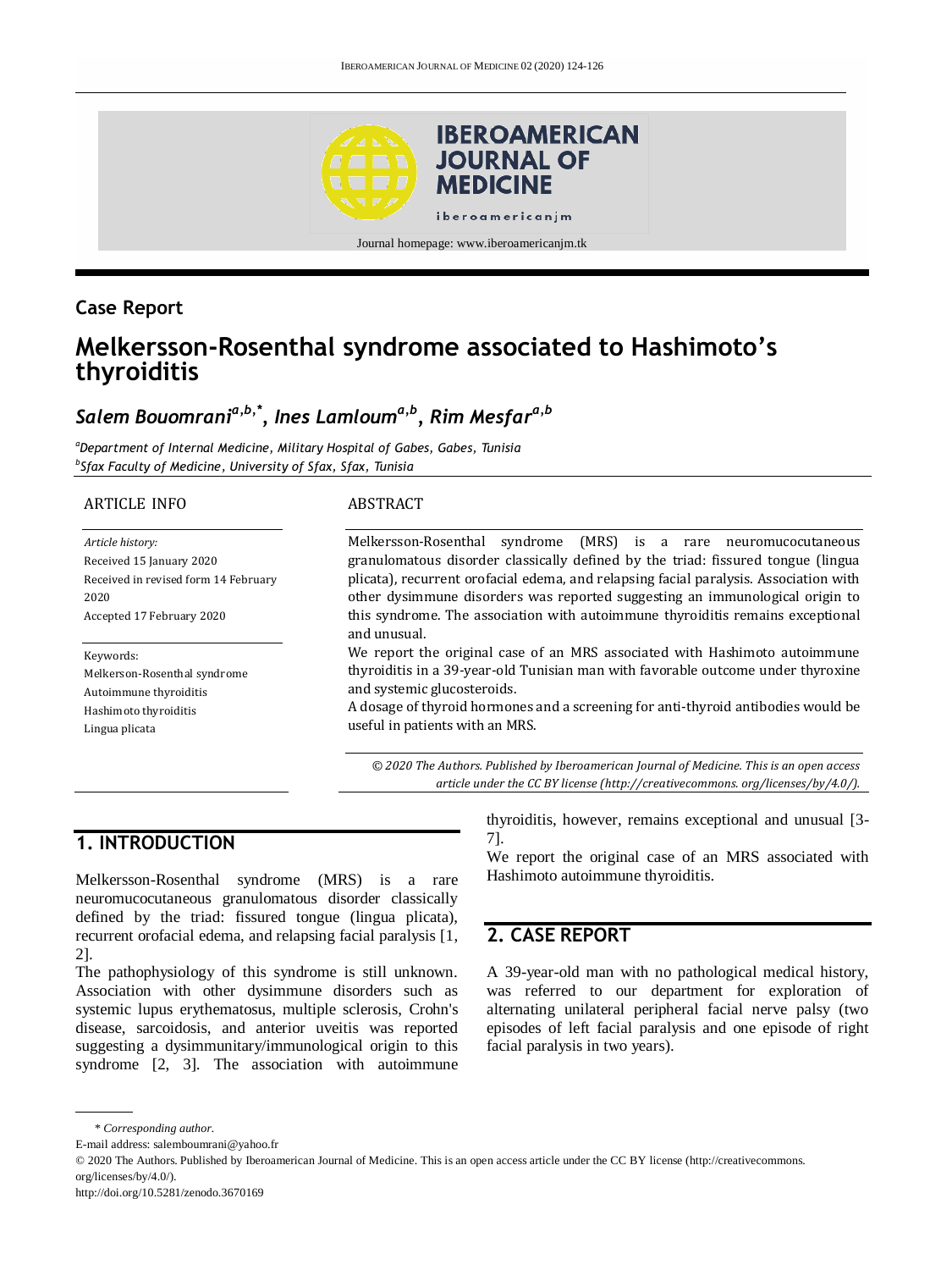

*Figure 1: Macroglossia with fissured dorsal tongue (lingua plicata)*

Somatic examination noted a macroglossia with a large dorsal and central fissure of the long (Figure 1) and teeth marks on tongue edges (scalloped tongue) (Figure 2). Biopsy of accessory salivary glands objectified noncaseating granulomas. Screening for systemic granulomatosis, connective tissue diseases, vasculitis, infections, and cancers was negative.



*Figure 2: Teeth marks on tongue edges (scalloped tongue).*

Free thyroxine was at 2 pmol/l and thyrotropin (TSH) at 120 µUI/ml. Anti-thyroperoxidase antibodies (anti-TPO) was strongly positive at 2180 UI/ml and anti-thyroglobulin antibodies at 328 UI/ml leading to the diagnosis of Hashimoto's thyroiditis associated to MRS.

Patient was treated with thyroxine in progressive doses

normalizing TSH, and systemic glucosteroids with a favorable outcome. No recurrence has been noted for five years now.

### **3. DISCUSSION**

Originally described by Ernst Gustav Melkersson in 1928 [8] and identified as an autonomous entity in 1932 by Curt Rosenthal [9], MRS is a rare neuro-mucocutaneous disorder of unknown etiology. Its pathophysiology is multifactorial involving genetic predisposition, infections, inflammation, stress, immune deficiency, and food intolerance [10, 11].

A dysimmune origin seems very likely given the frequent association with other autoimmune diseases, the frequent detection of immunological markers in the sera of patients with MRS, and the effectiveness of systemic and local corticosteroid therapy [3-11].

In its complete form, this syndrome combines the classic triad: orofacial edema, recurrent facial paralysis and lingua plicata [10-12]. This complete triad is noted only in 8-25% of patients with MRS [10-12]. Lingua plicata also called "fissured tongue" or "scrotal tongue" is the least common feature of this syndrome [13].

These symptoms may occur simultaneously or gradually associate over time [3-12]. Oligosymptomatic or monosymptomatic forms are far more frequent and represent a real diagnostic challenge for clinicians [12].

This syndrome is extremely rare with an incidence estimated at 0.08% and is particularly frequent in women and during the second and third decades of life [10-12].

The combination of MRS with autoimmune thyroiditis of Hashimoto remains exceptional and unusual; indeed the review of the literature finds only five cases: Scagliusi P et al. 2008 [3], Karadurmus N et al. 2009 [4], Aksu K et al. 2013 [5], Lee YJ et al. 2014 [6], and Frąckowiak L et al. 2014 [7]. No case of this association was noted in the large series of Elias MK et al. 2013 of the Mayo Clinic collecting 72 patients with MRS over a period of 40 years, among them 28 had comorbidities [2]. Our observation is to our knowledge the sixth reporting this association.

MRS may occur even in hypothyroid patients properly treated with clinical and biological euthyroidism. High levels of anti-thyroid antibodies, particularly anti-TPO, are associated with these MRS recurrences/relapses [4,7]. These findings reinforce the immunological hypothesis of MRS. This hypothesis is reinforced by the publication of Karadurmus N et al. where the patient simultaneously presented multiple dysimmunitary diseases: MRS, Hashimoto's thyroiditis, and rheumatoid arthritis [4].

### **4. CONCLUSION**

As rare as it is, the association MRS and Hashimoto's thyroiditis deserves to be known by health professionals.